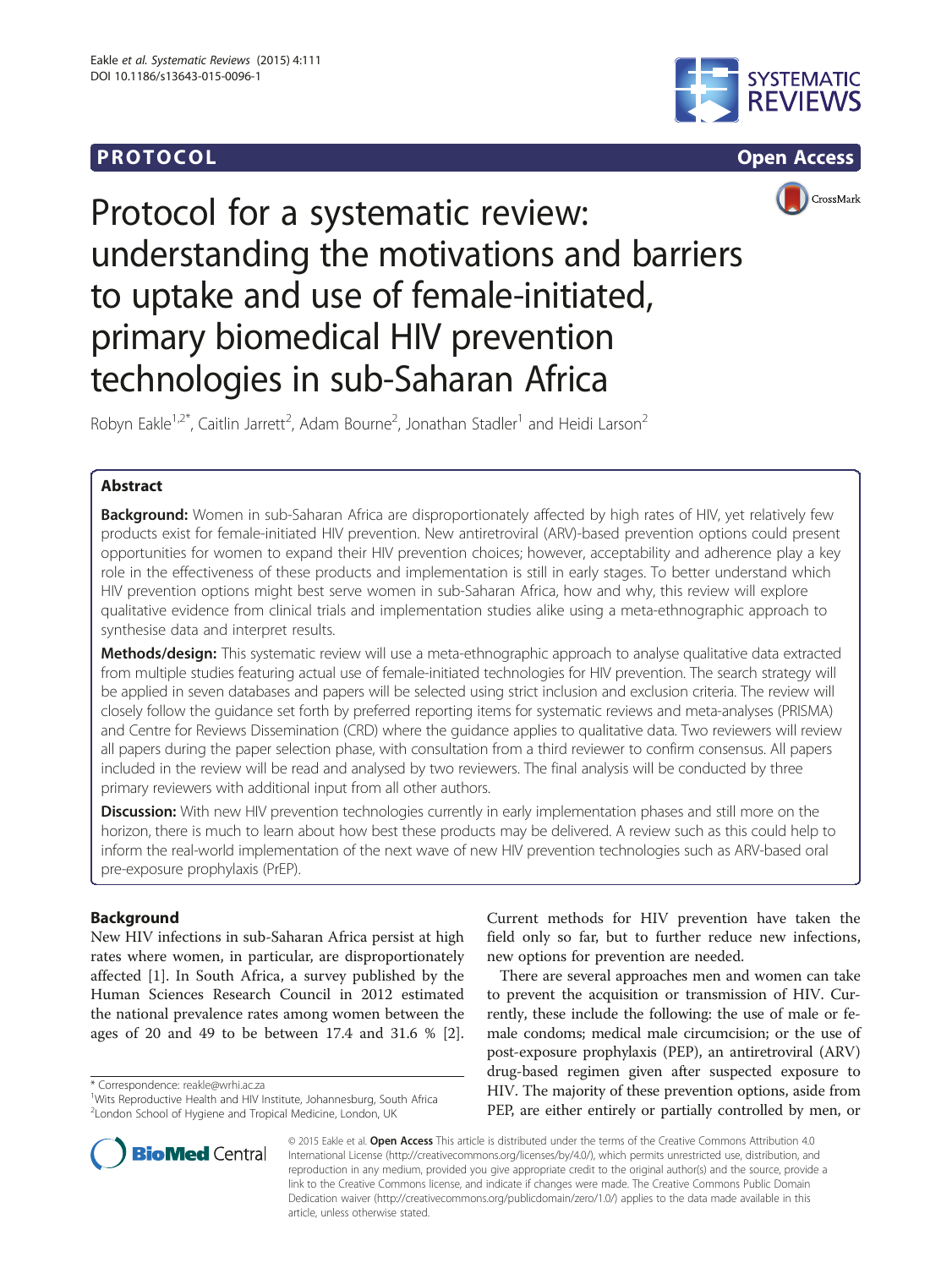their use is dependent upon male acceptance. Male condoms require mutual agreement for use, and while the female condom can be initiated by women, it difficult for them to do so covertly. Additionally, research has suggested that female condoms are often difficult to access, and not always acceptable or easy to use [[3](#page-4-0)]. PEP has typically only been available or accessible for specific circumstances, such as post-rape care [[4](#page-4-0)], and the limited implementation suggests there may be significant intervention capacity issues relating to the training and education of healthcare providers [[4](#page-4-0), [5\]](#page-4-0). The diaphragm has been tested as an option for preventing HIV infection, and shown to have no effect [[6\]](#page-4-0), although efforts have been renewed to revive it as an option by redesigning the product and adding a microbicide. Studies published in the last 5 years [[7](#page-4-0), [8](#page-4-0)] indicate that ARV-based HIV treatment has also been shown to have a powerful secondary prevention effect by the suppression of an infected individual's viral load; however, the population-level impact of this will take time and is unlikely to control the epidemic on its own [[9\]](#page-4-0).

A new primary prevention option utilising ARV-based medication has shown significant promise. Development of a variety of products (including pills, intravaginal microbicide gels, films and intravaginal rings) has yielded a new first-generation option in the form of a daily pillbased regimen, called pre-exposure prophylaxis (PrEP). Six recent clinical trials testing oral PrEP have shown varying levels of overall efficacy [[10](#page-4-0)–[13\]](#page-4-0), from 44 to 75 %. At present, however, the indication is currently only registered in the USA. The varying degrees of efficacy from the oral PrEP trials can mostly be attributed to adherence, or consistent and correct use of the products [\[14\]](#page-4-0). The FEM-PrEP trial, consisting only of women, was stopped for futility, while the VOICE trial was partially stopped for futility, with the final arm continuing to a flat result [\[15, 16](#page-4-0)]. These findings have caused researchers and implementers alike to question whether adherence-dependent ARVbased prevention options would actually be effectively taken up by women and make a significant contribution to HIV prevention. Analyses of qualitative and mixed method research from these trials are underway, along with additional follow-up studies to better understand why women did not use the products. Two papers already published on this area have revealed important insights as to the reasons women did not use the products, including the following: misaligned incentives for participating in the trials (money and access to better services); ambivalence about the research resulting in non-use of the products; a lack of understanding of the need to accurately report actual product use; and misperceptions of personal risk of HIV [\[17, 18\]](#page-4-0). This has shown that non-use of the products often had little to do with the products

themselves and more to do with contextual issues, which may mean that oral PrEP could still be a viable prevention option if offered to suitably motivated users. This perspective is reinforced by recent results from the FACTS001 trial, which evaluated the efficacy of tenofovir-based intravaginal microbicide gel and established the gel not to be efficacious in preventing HIV acquisition, largely as a result of complex behavioural/social factors, as well as possible biological ones [[19](#page-4-0)].

Given the complexities highlighted in the PrEP efficacy trials about delivering and implementing new prevention options, it is important to understand women's perspectives and what factors determine the use of emerging biomedical technologies. This is essential not only to understand how existing HIV prevention options may be better implemented, but also to inform the delivery of the next wave of technologies, such as oral PrEP, as well as other new products further upstream in the development pipeline, such as vaginal rings containing microbicides and injectables. To date, a number of studies have explored the acceptability of HIV prevention technologies, including those already licenced for widespread use and those in development or clinical trial phases, as well as other contextual factors that function as motivators or barriers to their use. Studies producing qualitative data, like those stemming from the failed oral PrEP trials, are imperative for understanding what people think, as well as how and why they make decisions regarding uptake of HIV prevention options.

This systematic literature review will explore, synthesise, interpret and present the key factors that motivate or deter uptake and use of prevention technologies for women in sub-Saharan Africa. Such a review can help to inform the development and rollout of new technologies as they become available. This review will focus on female-initiated technologies, which are those women administer themselves, and can be technologies already available in the market or in the development phase. Data included in the review will be drawn from studies of actual product use, rather than hypothetical investigations. Technologies included in the review will include the following: PEP, PrEP, vaginal microbicides, the diaphragm and the female condom. While the diaphragm is not currently an accepted, efficacious method for preventing HIV, the research conducted around experiences with use will be included in this review as these may provide transferable insights into other product use. Qualitative research is best suited to the exploration of personal experience and decision making. Given its focus on the motivations and barriers to the uptake and use of technologies, the review will focus on the synthesis and analysis of qualitative data only, utilising a metaethnographic approach.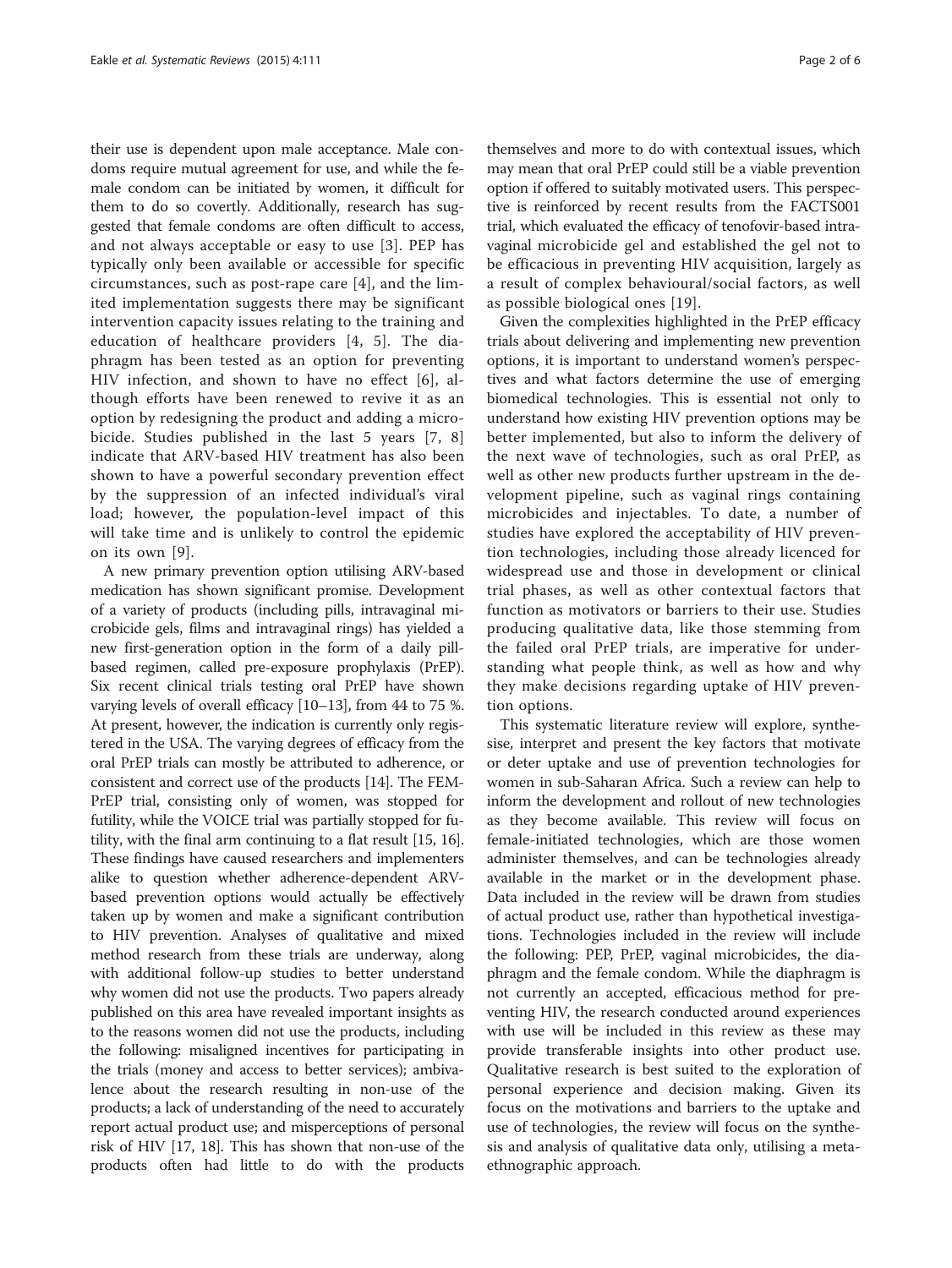# Methods/design

This is a systematic review using a meta-ethnographic approach to analysis. As such, the review will include only qualitative data extracted from studies identified through intensive, systematic searches, and will closely follow the guidance set forth by the preferred reporting items for systematic reviews and meta-analyses (PRISMA) statement and the Centre for Reviews and Dissemination (CRD). This review has not been registered on the international database of prospectively registered systematic reviews in health and social care (PROSPERO) as since it is a review of qualitative evidence, it does not qualify. As a result, there is no PROSPERO number associated with this review.

The primary objective of this review is to identify and understand the motivations and barriers affecting uptake and use of female-initiated, primary biomedical HIV prevention technologies for women in sub-Saharan Africa. The review will incorporate the following secondary objectives:

- To identify types of studies from which data are extracted (e.g. stand-alone qualitative/social science, implementation or service delivery evaluation, or clinical trials)
- To describe elements of uptake and use of specified technologies by sub-population (e.g. female sex workers, victims of rape, or young women)
- To describe factors that influence uptake and use by intervention
- To identify priorities for future research

# Search strategy

The search strategy incorporates four primary concepts: HIV; uptake and use; qualitative research; and sub-Saharan Africa. Search strategy concepts have been constructed using an iterative process. Search terms will be adapted across databases to account for variations in subject headings. The following databases will be included in the search: Africa-Wide Info, CINAHL, Embase, Global Health, MEDLINE, PsycINFO, and Web of Science. The MEDLINE search strategy was developed as the primary search strategy template and will be adapted for the other databases.

# Inclusion and exclusion criteria

Papers will be selected during the screening process using the following inclusion criteria:

- Population: adult women, age 18 and above
- Intervention: female-controlled, biomedical—PrEP/ microbicides, PEP, female condom, and diaphragms
- Comparator: not relevant
- Outcome: narrative on the motivations or barriers to HIV prevention uptake and use
- Study design: qualitative studies—interviews or focus groups
- Study type: studies must be based on primary research where products have been made available for actual use
- Location: sub-Saharan Africa

Exclusion criteria are as follows:

- Any papers published on research occurring before 2003
- Reviews
- Any studies based on hypothetical or potential use of products not made immediately available at the time of the research
- Any data not from the women's point of view as the user
- Any research from the perspective of HIV-positive women
- Any research based on secondary prevention technologies or interventions (eg. PMTCT)

Papers will be excluded from the review if they do not meet all of the criteria above. Papers will not be excluded according to a quality assessment, per se, but will be evaluated according to principles and practices as outlined below. There will be no limitation by language, and grey literature will be included if identified through the database searches or through consultation with relevant experts.

The concept of experience of actual use is central to this review. As such, we will include data from studies conducted in both trial and implementation settings. It may be argued that incentives could be quite different in a trial setting where participants are paid to come to a clinic as compared to a 'real-world' setting where patients come when they feel they need to. From this perspective, trial participants could be more incentivised to attend the clinic. However, in the case where new prevention options proven to protect against HIV are available, the accessibility of the product or intervention may be the incentive to come to the clinic. Clearly, there are a variety of motivators for engaging in health-related behaviour, which we hope to explore in the context of female-initiated HIV prevention. In this review, we hypothesise that some of the experiences of actually using the products should be similar regardless of initial motivation. Additionally, some HIV prevention trials were stopped early or ended with a flat result because of nonuse. In this paper, we aim to elucidate the issues leading to non-use across both the trial and the clinic settings, and hypothesise that reasons for non-use are likely to be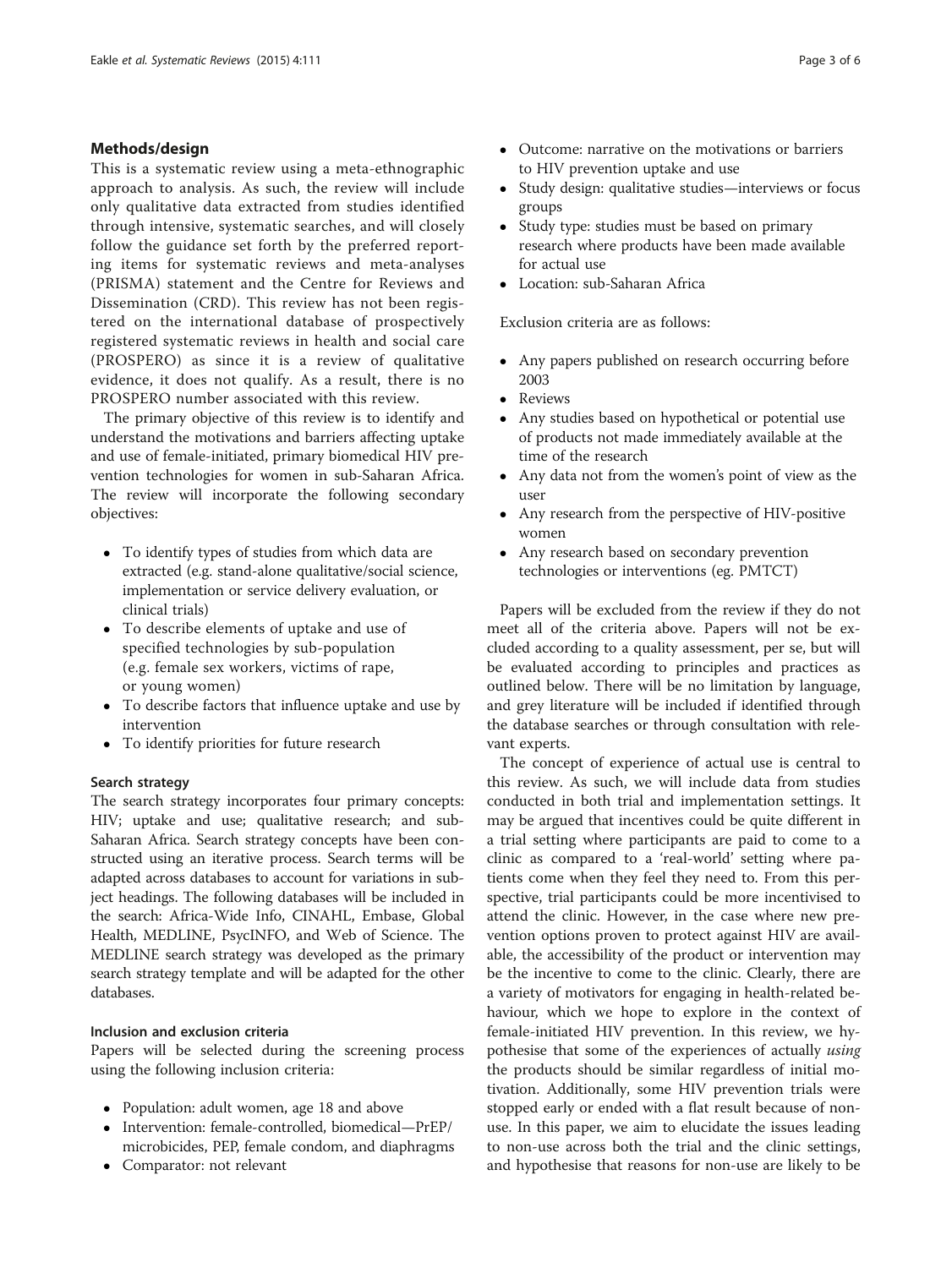similar. We will also compare between the two setting types to highlight any differences.

The year 2003 was chosen as the cutoff point for selecting papers as it marks the establishment of the president's emergency plan for AIDS relief (PEPFAR) and the wide-scale introduction of antiretroviral therapy (ART) for HIV treatment in Africa. With the introduction of effective medication regimens, general population views of HIV and the means by which its transmission could be managed began to change [\[20](#page-4-0)]. The rollout of ART in Africa significantly changed the approach to the epidemic in sub-Saharan Africa which, until this time, largely consisted of efforts to promote condom use and HIV testing with the aim of preventing new infections; this had limited success as people testing HIV-positive could not access life-saving medication. Although treatment was not uniformly rolled out simultaneously in all countries in 2003, the launch of PEPFAR and increased access to ART renewed hope and motivation to prevention efforts and is attributed to the turn of the epidemic in Africa [[21](#page-4-0)].

# Screening process

All references will be uploaded into a reference manager database and duplicates removed before starting the paper selection process. After de-duplication, all papers will be reviewed by title and abstract according to the inclusion and exclusion criteria by two reviewers. Any discrepancies between reviewers will be discussed and mediated by a third researcher. Once papers have been selected by title and abstract, three reviewers will review papers by full-text according to the inclusion criteria. Decisions regarding inclusion of papers from the same study will occur through discussion with all three reviewers on a case by case basis. All papers selected by the reviewers will be discussed by all three reviewers to reach consensus and confirm inclusion.

# Data extraction, analysis and synthesis

This review will be conducted as a meta-ethnography. This process of analysis will follow the principles set out in Noblit and Hare [[22](#page-4-0)], but will use a form of this method as adapted more recently by several researchers [\[23](#page-4-0)–[25](#page-5-0)]. Specifically, this adapted form of meta-ethnographic synthesis allows for qualitative data collected through methods beyond ethnography, such as interviews and focus groups, to be combined and interpreted to derive meaning and understanding of data across different types of studies.

Once papers for inclusion have been finalised after fulltext review, reviewers will be assigned papers for data extraction according to the data extraction tool developed for the review. A thematic framework will also be constructed through the data extraction phase in an iterative

fashion, with input from all reviewers. A minimum of two reviewers will extract data from each paper; consensus will be reached with input from the third reviewer on any differences in extracted data. The thematic framework will be used to build the meta-ethnographic constructs which comprise three layers: the perspective of the participants, the perspective of the authors, and the perspectives of the researchers conducting this review. These layers are often fluid and may overlap where the perspectives of the authors cannot always be divided from those of the participants, but eventually, these two initial layers lead into the construction of the final layer in which new understanding can be developed by looking across all of the data at once.

## Quality assessment

In contrast to quantitative research, there has been considerable debate over how to assess the quality of qualitative research [\[26](#page-5-0)–[29\]](#page-5-0). Inherent to qualitative research is a flexible, iterative, and pluralistic process which is guided by the context in which it is conducted and by the research subjects themselves. Several authors have argued that it is not typically an undertaking easily standardised by checklists, which could actually hinder the creative nature of the work. Instead, there are accepted practices, or fundamental principles, by which one can analyse the research [[27, 30\]](#page-5-0). An approach often adopted is the 'the weight of evidence review', which first establishes elements of good research, and those elements are then taken into account when looking across all of the papers included in a review [[31\]](#page-5-0). This enables an assessment of the quality of the literature, so that the review can be judged as a whole rather than evaluating individual elements of each paper. In this review, a combination of the fundamental principles and weight of evidence review may be employed to judge the overall level of quality of papers included.

#### Anticipating limitations and bias

As with any research study, the authors recognise that there will be limitations to this particular review.

Some components of the qualitative research included in individual studies may have been excluded from publication due to limits enforced by the publisher. Often, in-depth descriptions of methods, and development of the research and process through which it was undertaken, are left out of the publications, making it difficult to assess quality of the research process and the awareness of the researchers' positions within their own research (reflexivity). Inevitably, these exclusions would affect the potential scope of qualitative evidence available for this review.

It is possible that some research may be absent altogether from the searchable and published literature. Research has shown that around 44 % of conference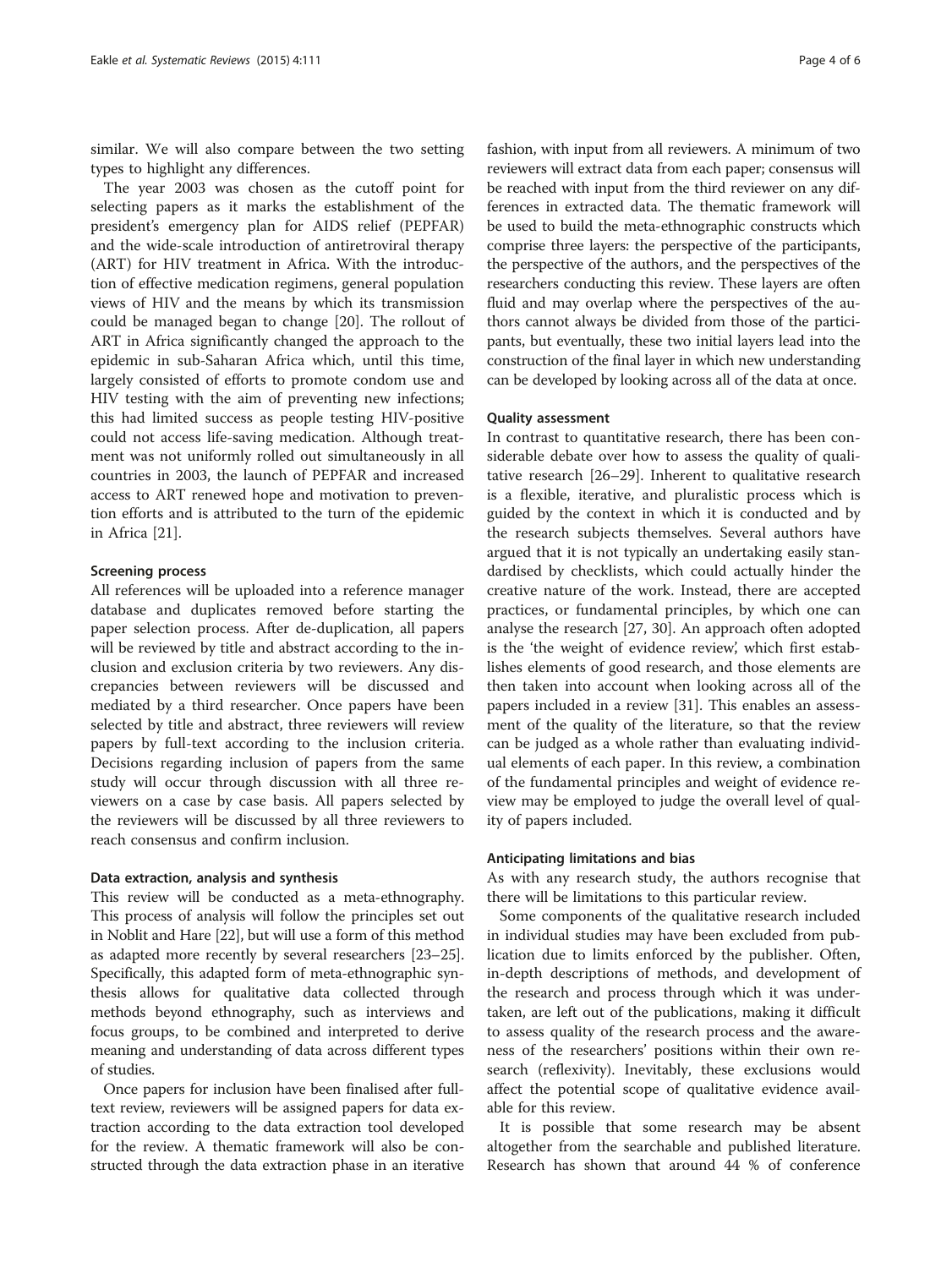<span id="page-4-0"></span>abstracts on qualitative research are translated into papers published in journals—which is about the same rate as for quantitative research [\[32\]](#page-5-0). Additionally, while this review will not exclude grey literature, the constraints of web-based searching and the lack of systematic, online grey literature indexing means it is difficult to determine whether our search has successfully captured all relevant grey literature.

# **Discussion**

This systematic review, using a meta-ethnographic approach for analysis, is the first of its kind to synthesise qualitative data across a wide and complex body of literature in this subject area. The ultimate aim of this study is to learn from research already conducted on women's experiences of HIV prevention technologies and their motivations to take up and use them (and barriers to doing so), in order to inform the real-world implementation of the next wave of new technologies such as oral PrEP. Ultimately, these findings can help with future programming design, decisions and research to optimise delivery of existing and new HIV prevention interventions for women across sub-Saharan Africa.

#### Abbreviations

ART: antiretroviral therapy; ARV: antiretroviral; CRD: Centre for Reviews Dissemination; FEMPrEP: pre-exposure prophylaxis trial for HIV prevention among African women; HIV: human immunodeficiency virus; PEP: post-exposure prophylaxis; PMTCT: prevention of mother to child transmission; PrEP: pre-exposure prophylaxis; PRISMA: preferred reporting items for systematic reviews and meta-analyses; PROSPERO: international database of prospectively registered systematic reviews in health and social care; VOICE: vaginal and oral interventions to control the epidemic.

#### Competing interests

The authors declare that they have no competing interests.

# Authors' contributions

RE conducted the pre-research, designed the review, developed the search strategy, and drafted the manuscript; CJ provided input on the design, developed the search strategy, and edited the manuscript; AB provided input on the search strategy and design and edited the manuscript; JS provided input on the design and edited the manuscript; HL provided input on the design and edited the manuscript. All authors reviewed and approved the final manuscript.

#### Acknowledgements

The authors would like to acknowledge Mark Petticrew and Charlotte Watts for their advice on the design of this review which went through many iterations before the end product described in this manuscript. This work was primarily supported by a grant from the Bill and Melinda Gates Foundation.

Technical support was also provided by members of the STRIVE consortium.

### Received: 17 April 2015 Accepted: 30 July 2015 Published online: 19 August 2015

#### References

- 1. UNAIDS. AIDS by the numbers [Internet]. [cited 2015 Aug 7]. Available from: [http://](http://www.unaids.org/en/resources/documents/2013/JC2571_AIDS_by_the_numbers) [www.unaids.org/en/resources/documents/2013/JC2571\\_AIDS\\_by\\_the\\_numbers](http://www.unaids.org/en/resources/documents/2013/JC2571_AIDS_by_the_numbers)
- 2. Shisana O, Rehle T, Simbayi LC, Zuma K, Jooste S, Zungu N, et al. South African National HIV Prevalence, Incidence, and Behaviour Survey, 2012. Cape Town: HSRC Press; 2014.
- 3. Hoffman S, Mantell J, Exner T, Stein Z. The future of the female condom. International Family Planning Perspectives [Internet]. 2004 Sep [cited 2013

Jun 24];30(3). Available from: [https://www.guttmacher.org/pubs/journals/](https://www.guttmacher.org/pubs/journals/3013904.html) [3013904.html](https://www.guttmacher.org/pubs/journals/3013904.html)

- 4. Abrahams N, Jewkes R. Barriers to post exposure prophylaxis (PEP) completion after rape: a South African qualitative study. Culture, Health &amp. Sexuality. 2010;12(5):471-84.
- Kim JC, Martin LJ, Denny L. Rape and HIV post-exposure prophylaxis: addressing the dual epidemics in South Africa. Reproductive Health Matters. 2003;11(22):101–12.
- 6. Padian NS, van der Straten A, Ramjee G, Chipato T, de Bruyn G, Blanchard K, et al. Diaphragm and lubricant gel for prevention of HIV acquisition in southern African women: a randomised controlled trial. The Lancet. 2007;370(9583):251–61.
- 7. Cohen MS, Chen YQ, McCauley M, Gamble T, Hosseinipour MC, Kumarasamy N, et al. Prevention of HIV-1 infection with early antiretroviral therapy. New England Journal of Medicine. 2011;365:493–505.
- 8. Donnell D, Baeten JM, Kiarie J, Thomas KK, Stevens W, Cohen CR, et al. Heterosexual HIV-1 transmission after initiation of antiretroviral therapy: a prospective cohort analysis. The Lancet. 2010;375:2092–8.
- 9. Cremin I, Alsallaq R, Dybul M, Piot P, Garnett G, Hallett TB. The new role of antiretrovirals in combination HIV prevention: a mathematical modelling analysis. AIDS. 2013;27(3):447–58.
- 10. Baeten JM, Donnell D, Ndase P, Mugo NR, Campbell JD, Wangisi J, et al. Antiretroviral prophylaxis for HIV prevention in heterosexual men and women. New England Journal of Medicine. 2012;367:399–410.
- 11. Grant RM, Lama JR, Anderson PL, McMahan V, Liu AY, Vargas L, et al. Preexposure chemoprophylaxis for HIV prevention in men who have sex with men. New England Journal of Medicine. 2010;363:2587–99.
- 12. Thigpen MC, Kebaabetswe PM, Paxton LA, Smith DK, Rose CE, Segolodi TM, et al. Antiretroviral preexposure prophylaxis for heterosexual HIV transmission in Botswana. New England Journal of Medicine. 2012;367:423–34.
- 13. Choopanya K, Martin M, Suntharasamai P, Sangkum U, Mock PA, Leethochawalit M, et al. Antiretroviral prophylaxis for HIV infection in injecting drug users in Bangkok, Thailand (the Bangkok Tenofovir Study): a randomised, double-blind, placebo-controlled phase 3 trial. The Lancet. 2013;381(9883):2083–90.
- 14. Baeten JM, Grant R. Use of antiretrovirals for HIV prevention: what do we know and what don't we know? Curr HIV/AIDS Rep. 2013;10(2):142–51.
- 15. Marrazzo JM, Ramjee G, Richardson BA, Gomez K, Mgodi N, Nair G, et al. Tenofovir-based preexposure prophylaxis for HIV infection among African women. New England Journal of Medicine. 2015;372(6):509–18.
- 16. Van Damme L, Corneli A, Ahmed K, Agot K, Lombaard J, Kapiga S, et al. Preexposure prophylaxis for HIV infection among African women. New England Journal of Medicine. 2012;367:411–22.
- 17. Van der Straten A, Stadler J, Montgomery E, Hartmann M, Magazi B, Mathebula F, et al. Women's experiences with oral and vaginal preexposure prophylaxis: the VOICE-C qualitative study in Johannesburg, South Africa. PLoS ONE. 2014;9(2):e89118.
- 18. Corneli AL, McKenna K, Headley J, Ahmed K, Odhiambo J, Skhosana J, et al. A descriptive analysis of perceptions of HIV risk and worry about acquiring HIV among FEM-PrEP participants who seroconverted in Bondo, Kenya, and Pretoria, South Africa. J Int AIDS Soc [Internet]. 2014 Sep 8 [cited 2015 Aug 7];17(3Suppl 2). Available from: [http://www.ncbi.nlm.nih.gov/pmc/](http://www.ncbi.nlm.nih.gov/pmc/articles/PMC4164016/) [articles/PMC4164016/](http://www.ncbi.nlm.nih.gov/pmc/articles/PMC4164016/)
- 19. FACTS 001 Phase III trial of pericoital tenofovir 1% gel for HIV prevention in women [Internet]. [cited 2015 Jun 25]. Available from: [http://](http://www.croiconference.org/sessions/facts-001-phase-iii-trial-pericoital-tenofovir-1-gel-hiv-prevention-women) [www.croiconference.org/sessions/facts-001-phase-iii-trial-pericoital-tenofovir](http://www.croiconference.org/sessions/facts-001-phase-iii-trial-pericoital-tenofovir-1-gel-hiv-prevention-women) [-1-gel-hiv-prevention-women](http://www.croiconference.org/sessions/facts-001-phase-iii-trial-pericoital-tenofovir-1-gel-hiv-prevention-women)
- 20. Levy NC, Miksad RA, Fein OT. From treatment to prevention: the interplay between HIV/AIDS treatment availability and HIV/AIDS prevention programming in Khayelitsha. South Africa J Urban Health. 2005;82:498–509.
- 21. Vermund SH. Massive Benefits of Antiretroviral Therapy in Africa. J Infect Dis [Internet]. 2013 Dec 3 [cited 2015 Aug 7]; Available from: [http://](http://jid.oxfordjournals.org/content/early/2013/12/02/infdis.jit586) [jid.oxfordjournals.org/content/early/2013/12/02/infdis.jit586](http://jid.oxfordjournals.org/content/early/2013/12/02/infdis.jit586)
- 22. Noblit GW, Hare RD. Meta-ethnography: synthesizing qualitative studies. London: Sage Publications; 1988.
- 23. Merten S, Kenter E, McKenzie O, Musheke M, Ntalasha H, Martin-Hilber A. Patient-reported barriers and drivers of adherence to antiretrovirals in sub-Saharan Africa: a meta-ethnography. Tropical Medicine & International Health. 2010;15:16–33.
- 24. Musheke M, Ntalasha H, Gari S, Mckenzie O, Bond V, Martin-Hilber A, et al. A systematic review of qualitative findings on factors enabling and